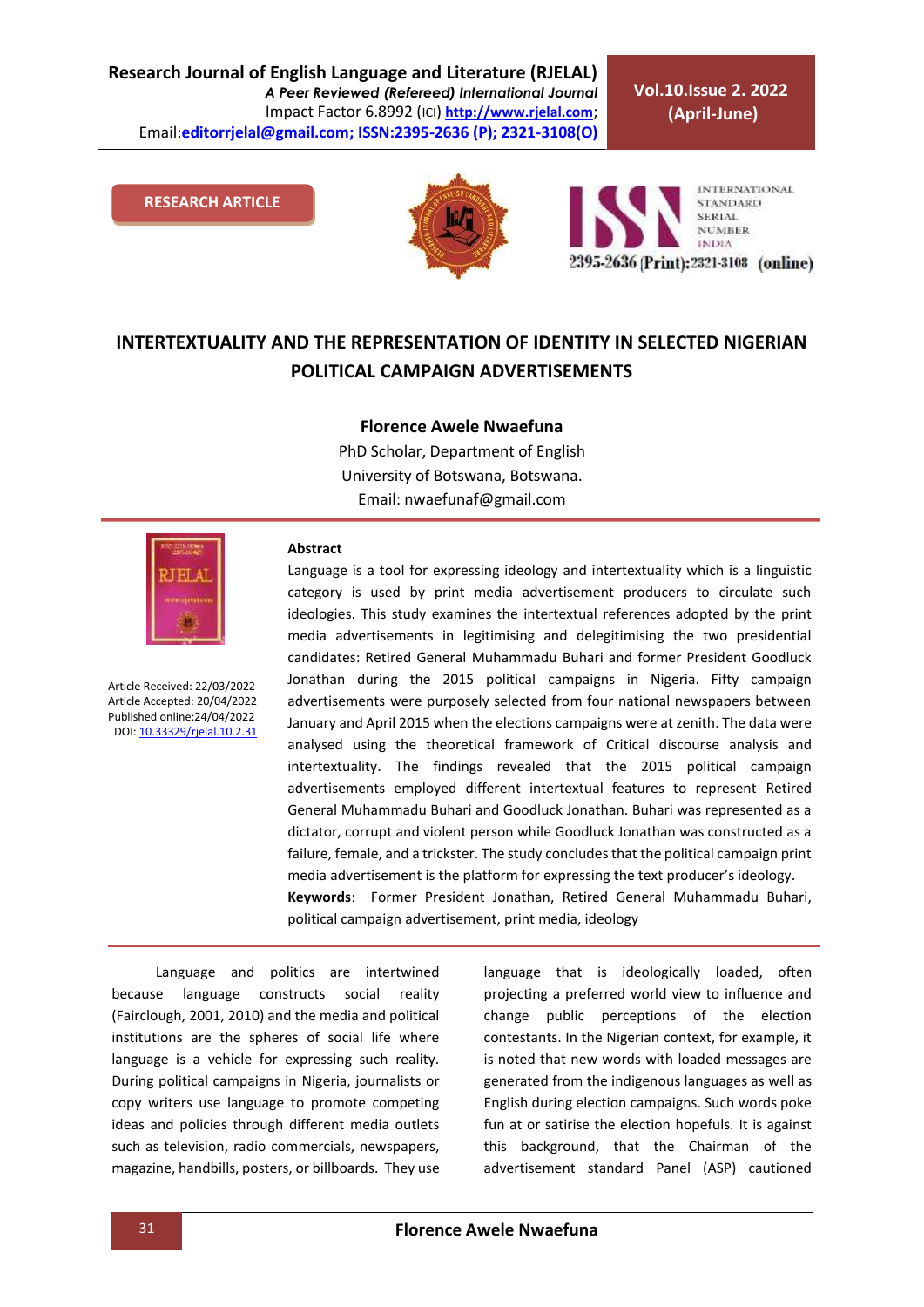politicians and campaign managers to desist from publishing abusive statements or employing any false, distorted information that contain misrepresentations or have the potential of exploiting ethnicity, religion, or any other sectional interests (APCON, 2005).

Advertisement (henceforth advert) is directly linked to politics because it does not only determine the purchase of a product but also the choice of a political candidate. Thus, Robbs (2009) sees advertisement as the use of media by political candidates to market their identities, programmes, or policies. The present study focuses on newspaper advertisement because it combines all the features of product advertisements such as graphology, colourful images, impressive letters and messages to promote candidates and woo voters. Due to its stylish nature, political advertisements attract the electorate's attention, arouse their interest, stimulate their desire, and convince them to vote the candidate of their choice. Therefore, this study aims to investigate how the 2015 print media advertisement producers used language to portray Retired (henceforth Rtd.) General Muhammadu Buhari of All Progressive Congress (APC) and former President Goodluck Jonathan of People's Democratic party and influence voters' choice.

## **2. Literature Review**

The focus of this paper is the linguistic perspective of political discourse. According to Bayley (2008 cited in Demenongo, 2018), political discourse is a wide and diverse set of genres or registers, such as: policy papers, ministerial speeches, government press releases or press conferences, parliamentary discourse, party manifestos (or platforms), electoral speeches, and so forth. They are all characterised by the fact that they are spoken or written for primary political actors-members of the government or the opposition, members of parliament, leaders of political parties and candidates for office. Chilton and Schaffner (1999, p. 212) identify a political discourse as ''any discourse whose linguistic or other actions involve power or its inverse, resistance." A political discourse therefore is the language used in any political forum, such as campaigns,

parliamentary debates, interviews, speeches, written or spoken and so forth. The current study is situated within political discourse because its data is drawn from political campaign adverts involving two presidential candidates vying for an elective position. It also involves the analysis of the written language used in the campaign texts.

Political campaign discourse has received a lot of scholarly attention (Opeibi, 2006; Omozuwa & Ezejideaku 2009; Taiwo 2010 Abdullahi-Idiagbon 2013). Opebi (2006) embarks on a structural and functional linguistic study of negative campaign advertisements in Nigeria newspapers. The study showed that politicians or campaign managers have abandoned positive, issue-focused, image-building advertisements and engaged in verbal attack. They achieved this by code-switching from the official English language to the native language and pidginized version of the English language. Omozuwa and Ezejideaku (2009) undertake a stylistic analysis of campaign speeches. They observe that repetition, promise, colloquialism, metaphor, word coinages, pidginized expressions, figurative expressions, exaggeration, abusive and vulgar utterances featured in their speeches as a form of rhetoric. Guided by Lakoff and Johnson's (1980) theory of conceptual metaphors, Taiwo (2010) examines the use of metaphor in selected Nigerian political discourses. The study revealed that Nigeria politicians used metaphors to conceptualise themselves, the nation, and politics. The nation is conceptualised as "a family and a person," "politicians as builders;" and ''politics as both a battle and a journey."

The literature reviewed above is insightful to the current study but differs in the sense that the current one adopts Critical discourse analysis and intertextuality. Critical discourse analysis sees language (verbal and non-verbal) as constitutive of competing ideologies that are articulated in the construction of social actors, resulting in certain contradictory world views and identities being projected in the discourses of the election campaigns (Fairclough, 2010). Intertextuality which is a category of linguistic analysis can have ideological and political consequences through its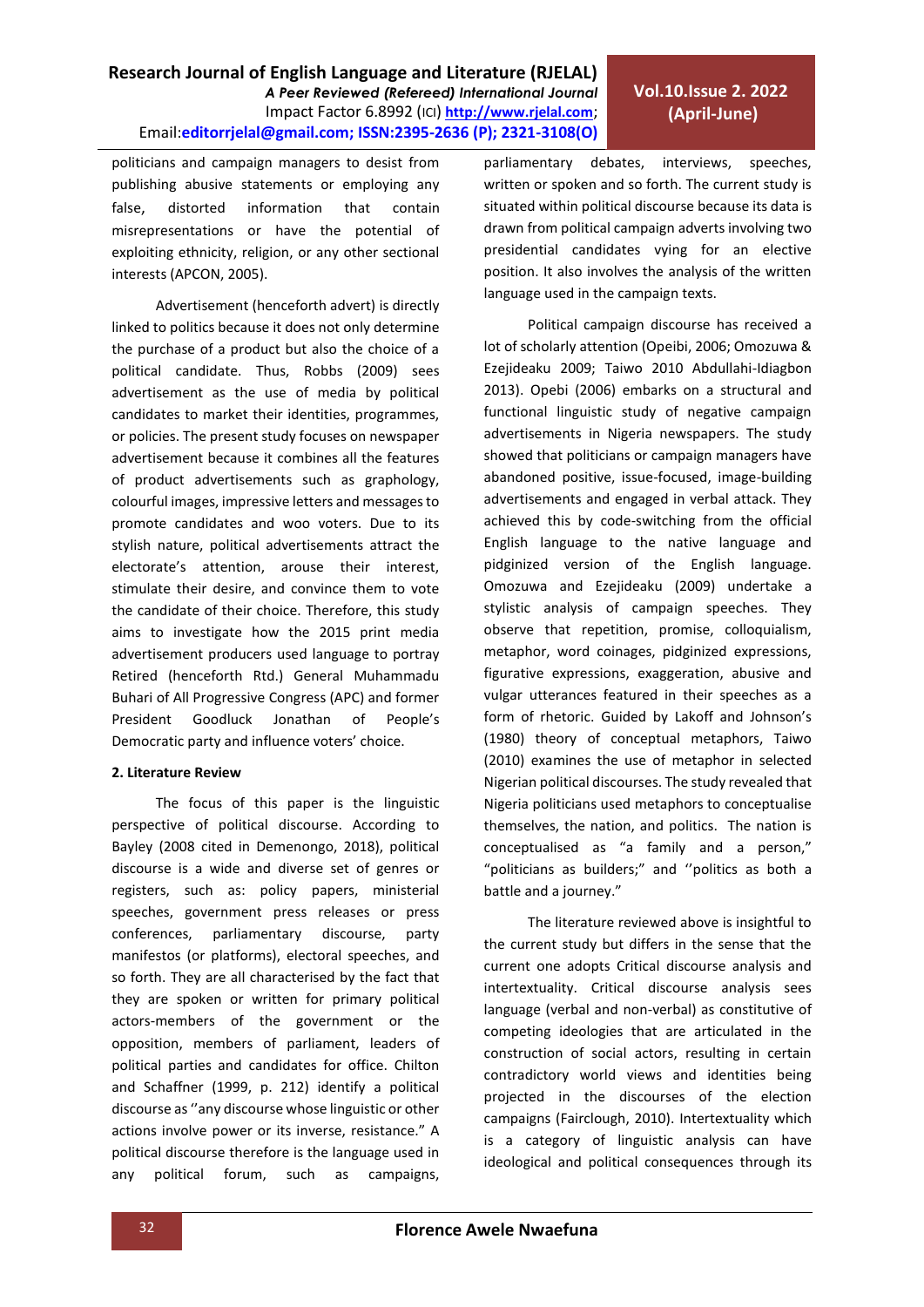connection with other texts. Therefore, the study aims to answer the following research questions:

- 1. What intertextual features are used in representing Rtd. General Muhammadu Buhari and former President Goodluck - Ebele-Chukwu Jonathan in the 2015 political campaigns print media advertisements in Nigeria?
- 2. What ideologies do such intertextual features encode?

## 3**. Critical discourse analysis and Intertextuality**

Critical Discourse Analysis (henceforth CDA) is a theory which was developed by a group of scholars from the University of East Anglia at the end of the 1970s (Wodak & Meyer, 2015). Its aim is to provide a sociological account of language use because of its interest in social relations and ideology, especially the relation between text and context. Its emphasis is more socio-political compared to the traditional approaches to discourse analysis. Therefore, CDA uncovers or make explicit social issues such as discrimination, racism, domination, inequality, stereotyping and how they are constructed and circulated in the society through discourse (Fairclough, 2010; Gee, 2011).

Fairclough and Wodak (1997, p. 271-280) point out that CDA is built on eight fundamental principles and the principles relevant to study are: CDA views "power relations as discursive, " "CDA views discourse as ideological" and "CDA sees the link between texts and society as mediated." van Dijk (2006) describes social power as the control of one group or institution by another, that is when members of a given social group who have power control the acts and minds of members of other groups. This can be in form of violence where state uses force to manipulate or effect change in the society or where one uses power in persuasive, soft and sympathetic ways to change the minds of others. He asserts that persuasive power can be in the form of threats and/or commands and these can be challenged and contested.

Ideology according to van Dijk (1995, p.30) "is the representations of who we are, what we stand for, what our values are, and what our relationships are with other groups, in particular our enemies or opponents, that is, those who oppose what we stand for, threaten our interests and prevent us from equal access to social resources and human rights (residence, citizenship, employment, housing, status, respect, and so on." In other words, an ideology is a self-serving schema for the representation of *Us* and *Them* in which members of one social group present themselves in positive terms by emphasizing good things about them and emphasizing bad things about others.

One other principle of CDA relevant to study is that it sees the link between texts and society as mediated (Fairclough & Wodak, 1997). This means that CDA practitioners consider extra linguistic factors such as culture, society, and ideology in their analysis of texts. Fairclough (2003) identifies two basic relations of text: internal and external relations. The internal relation comprises the semantic, lexical, and grammatical relations of texts, while the external is the social practices which incorporates the elements of social events, that is what is brought from other texts. This means that discourse cannot be interpreted in isolation without referring to other texts or past events. Therefore, texts are intertextuality related to other prior texts, and analysts must always bear this in mind when analysing texts. To uncover the power dynamic or ideologies espoused in the 2015 political campaign advertisements in Nigeria, the analyst employs intertextuality as a linguistic category within the broad theoretical framework of CDA, since according to van Dijk (2013) CDA does not have a single method of analysis due to its interdisciplinary nature.

Intertextuality is a term coined by Kristeva in 1966 in her explanation of Bakhtin's works that a text is produced and understood in relation to other texts. According to Kristeva (1986, p.36 cited in Ofori, 2015) intertextuality is "a permutation of texts, an intertextuality: in the space of a given, several utterances, taken from other texts, intersect and neutralize one another." This implies that intertextuality is the influence of history on a text and a text influence on history. In other words, one cannot avoid using words or phrases that others have used before.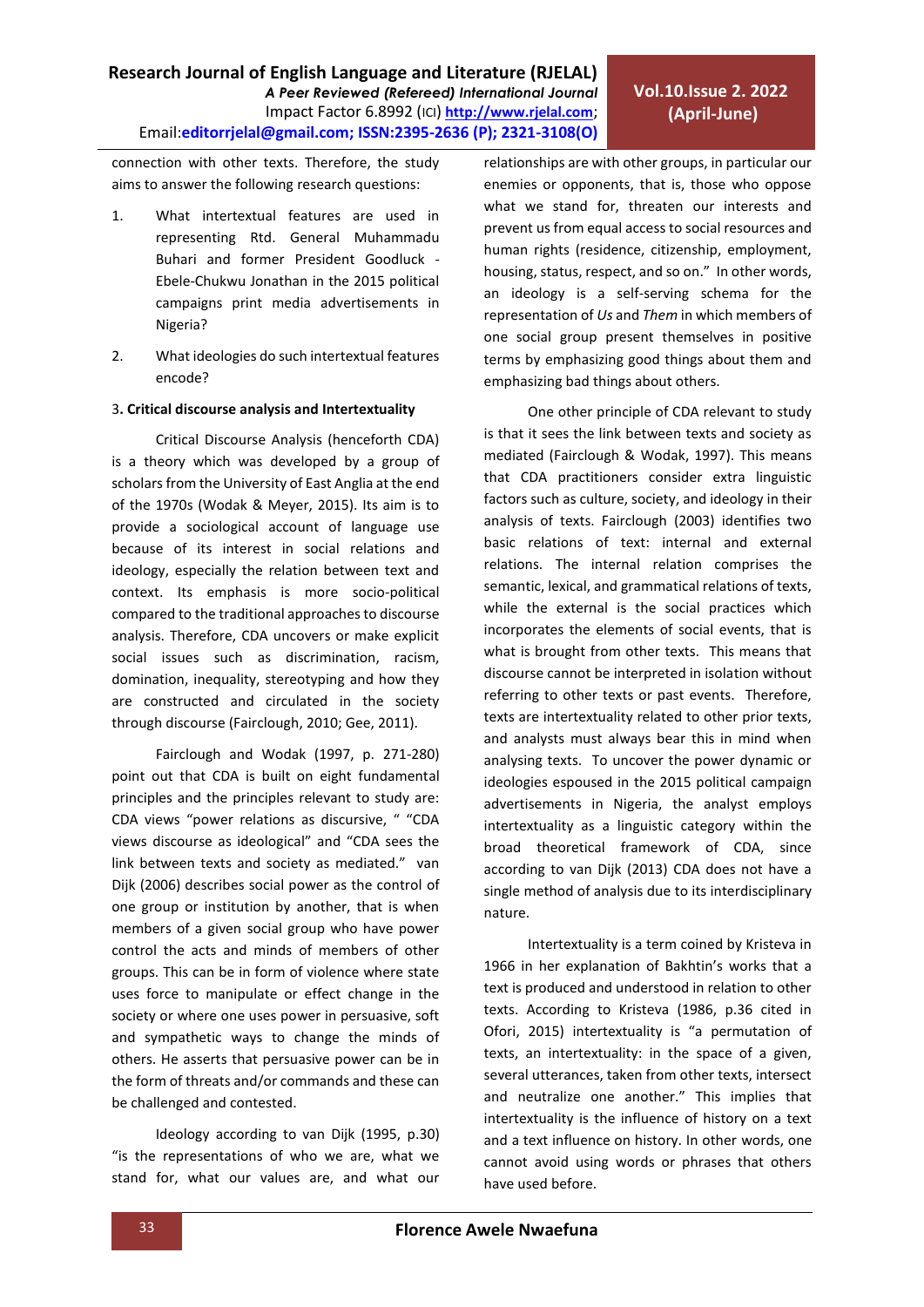**Research Journal of English Language and Literature (RJELAL)**

Email:**editorrjelal@gmail.com; ISSN:2395-2636 (P); 2321-3108(O)** 

*A Peer Reviewed (Refereed) International Journal* Impact Factor 6.8992 (ICI) **[http://www.rjelal.com](http://www.rjelal.com/)**;

## Frow (1986) concern themselves with exploring the complex nature of literary works by searching for influences or antecedents for a particular literary work. This literary communication includes literary writing, studies of mass media communication, such as advertisements, TV dramas and web pages. Liu and Le (2013) state that advertisers both commercial and political employ different types of

In relation to the production and consumption of texts, two schools of thought: "literary semiotics and Critical discourse analysis" adopt intertextuality (Ellah, 2022, p.12). Scholars from these two disciplines consider intertextuality for different purposes. From the field of literary studies, the scholars such as Kristeva (1986), and

intertextual techniques: quotation, allusion (history, social & religion), metaphor and parody in their advertising campaign to promote their products.

From the field of linguistics, scholars such as Fairclough (2010), Phillip and Jørgensen (2002) appropriate intertextuality to discourse and Critical discourse analysis. They perceive intertextuality not only as a form through which texts are interrelated, but also as a social practice that involves socially regulated ways of producing and interpreting discourse (Fairclough, 2001, 2012). According to Fairclough (1992, 2010) there are two types of intertextualities: namely, manifest intertextuality and constitutive intertextuality. Explicit discourse markers such as quotations or citations are used to mark manifest intertextuality while constitutive (implicit) intertextuality requires some effort from the reader to work out the relationship between a text and other texts or some elements of culture. Intertextuality is relevant to the present study because it gives the analyst an insight to explore how copy writers incorporate elements of other texts, either present or past and CDA to stereotype, and legitimise/delegitimise the two presidential contenders in the 2015 election campaigns print media advertisements.

# **3. Research methods**

The study employed a qualitative research methodology in examining how power played out between the two presidential candidates: Buhari and Jonathan during the 2015 political campaigns in Nigeria. The researcher collected fifty (50) political campaign advertisements from four national Nigerian newspapers: *Punch, The Nation*, *The Tribune,* and *The Guardian*. The newspapers were purposively selected because they are widely read by Nigerians irrespective of their political, social, religious, cultural, and regional affiliations. Due to space and time constraints, the researcher analysed thematically **nine** advertisements that embody the images of the contenders. This is to illustrate the intertextual elements employed **in the campaign discourse.** These advertisements were those of the two major political parties: The People's Democratic Party (PDP) of which Jonathan Goodluck was the contending president and All Progressive Congress (APC) of which Rtd. Gen. Buhari was the vying president. The analyst focused on the two presidential candidates because they were the ones whose advertisements featured most prominently in the print media.

## **4. Analysis and discussion**

The analyst identifies the following intertextual features: manifest intertextuality (direct quotation), historical, social, and religious allusions, parody, presupposition and metaphor from the APC and PDP advertisements to see how power played out between the two contestants. The researcher analysed nine advertisements and other linguistic features that reveal certain ideologies. This is because intertextuality also accounts for other linguistic features in the articulation of certain ideologies (Ellah, 2022). The analyst excludes the analysis of multimodal cues that contribute to meaning making of the text.

#### **4.1 Direct quotation**

The PDP campaign advertisement producers employed direct quotation by saying the exact words of Rtd. General Muhammadu Buhari when he lost the election in 2011 to delegitimise him while they used the exact words of Jonathan in the past to legitimise his candidacy. Quoting others makes the producer seem neutral and objective, hence giving the impression that the producer is talking about things as facts when in fact he/she may intend to convey an ideological meaning. The following direct quotations are discussed in the following figures:

# **Vol.10.Issue 2. 2022 (April-June)**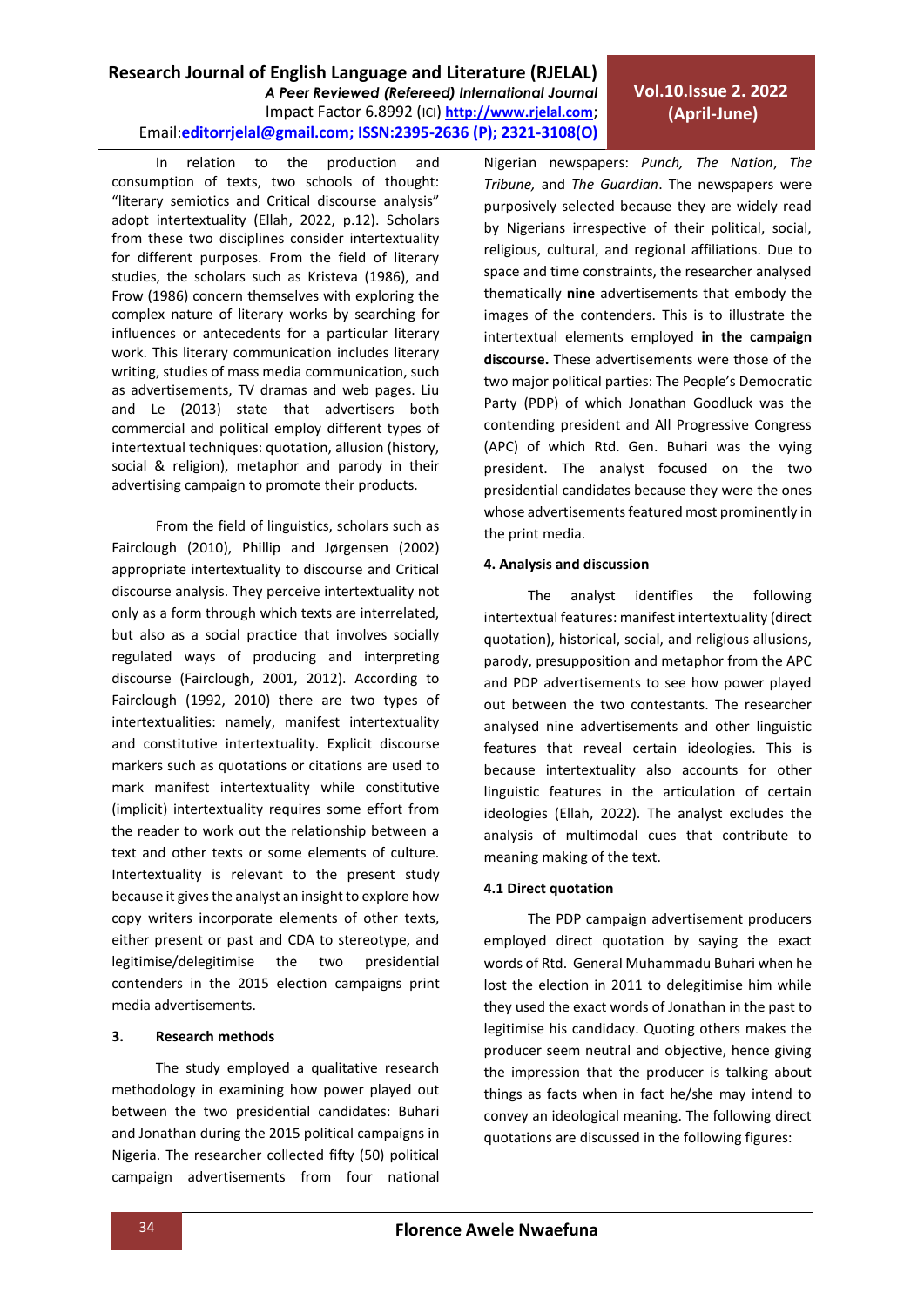

Fig 1 Portraying Buhari as a violent leader Source: *Punch*, Monday February 9, 2015



Fig 2 Portraying Jonathan as a failure Source: *Punch,* Friday February 1, 2015

In figure one above Jonathan is situated at the left margin while Buhari on the right. The advert is sponsored by PDP presidential campaign organization by the style of the advertisement. Jonathan is dressed in civilian suit with a fedora cap which represents him as a politician ready for election while his opponent, Buhari is dressed in military outfit which depicts him as a tyrant and dictator. The media quotes exactly what Buhari uttered in 2011: *"*If what happened in 2011 happens again in 2015, the baboon and the dog will be soaked in their blood*"* to represent him as a blood thirsty candidate who is ready to cause mayhem in the state if he fails the 2015 election. The baboon and the dog are likened to PDP and APC engaging in a fierce battle. Buhari used this statement to inject hope to his supporters to fight fiercely against election rigging. But the PDP Pro advert used this utterance to represent Buhari as a notorious bloodthirsty coup plotter who is still planning to cause mayhem as he did in 2011. The underlying ideology in this text is that Buhari is portrayed as a violent, blood thirsty warmonger who will never change his attitude while Jonathan is portrayed as a peaceful man by his utterance: "my political ambition is not worth the blood of any Nigerian."

Since "language is both a site of and a stake in class struggle, and those who exercise power through language must constantly be involved in struggle with others to defend or lose their positions" (Fairclough, 2001, p. 29), the advert sponsored by APC in figure two above showed how they exercise their persuasive power to counterattack PDP advert and defend themselves. The writer intertexts politics with literary texts by drawing the quotation *"All the forces in the world are not so powerful as an idea whose time has come*" from the work of a popular French philosopher Victor Marie Hugo [\(26 February](https://en.wikiquote.org/wiki/26_February) [1802](https://en.wikiquote.org/wiki/1802) – [22 May](https://en.wikiquote.org/wiki/22_May) [1885\)](https://en.wikiquote.org/wiki/1885) who was a novelist, and dramatist of the [Romantic](https://en.wikipedia.org/wiki/romanticism) Movement. The quotation literally means that no degree of force, military or weapon of mass destruction can destroy an idea, or opinion or strong mental impression. This quotation means that the opposition party (APC) views Jonathan as a man who has run short of ideas, a man whose administration has left a legacy of destruction and disaster to the nation while they perceive themselves as a worthy party full of ideas.

Using direct quotation according to Sai-Hua Kuo (2001), enables the reader to internalise a strong mental representation of the exact words of the speaker. By so doing, it creates an interpersonal relationship between the speaker and the reader. Therefore, the purpose of inserting the quotations in figures one and two above is to enable the reader to create a mental representation of the exact words of the speaker and then induce the reader to accept the claim since the information is from the source and it is reliable. However, using a direct quotation in figure one has the effect of causing damage on Buhari and promoting his opponent because by implication, no rightful Nigerian would want to vote for a person who could plunge them into a war. Representing Jonathan as a failure in figure two would damage his position at the poll because no Nigerian would condone an ineptitude leader who has no vision for the country. Intertextual borrowings also featured in both APC and PDP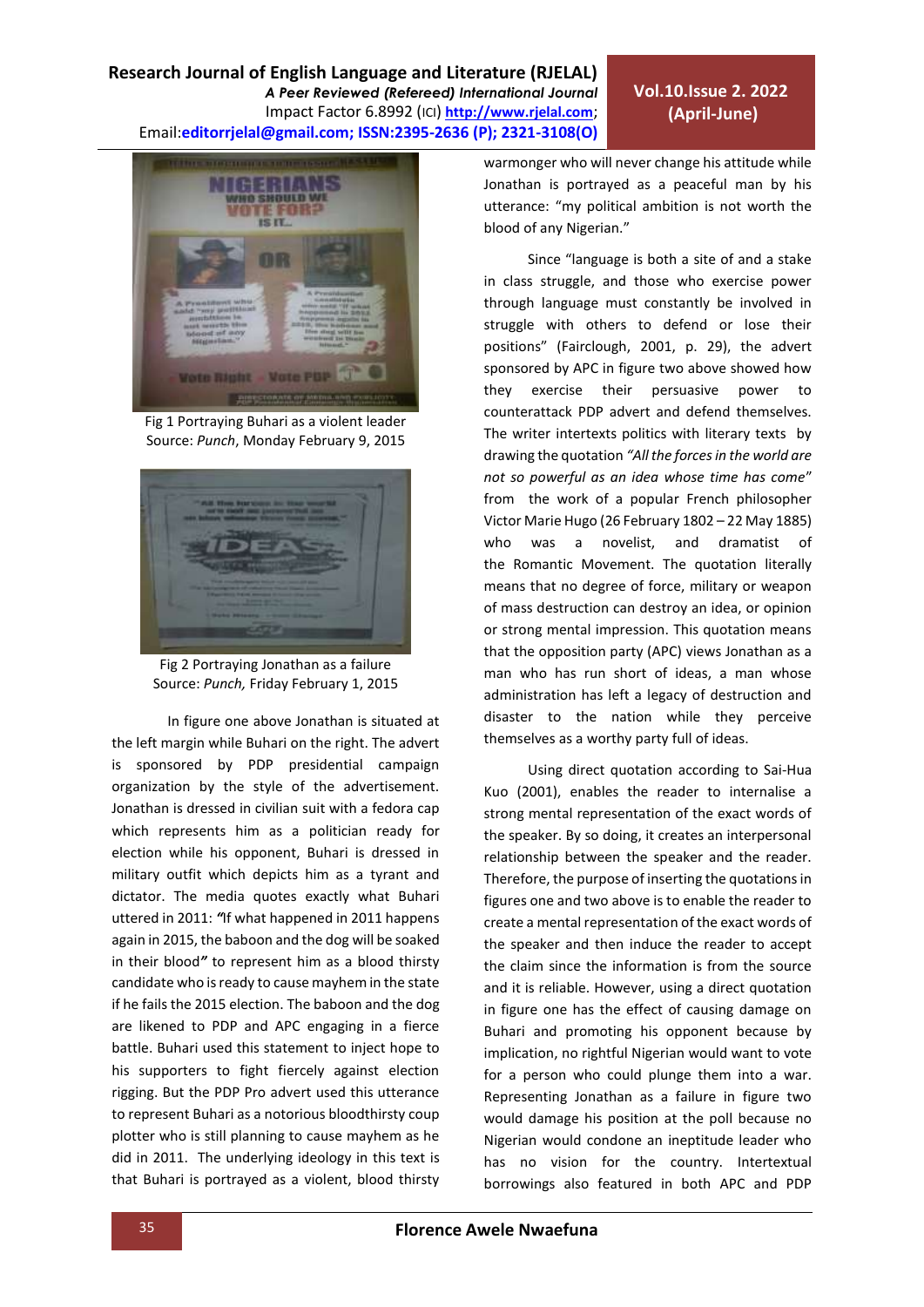# **Vol.10.Issue 2. 2022 (April-June)**

adverts as the copy writers allude to historical and social events. This is illustrated in the following section

#### **4.2 Allusion**

Allusion refers to indirect reference to some events, stories, people, or thing. In politics, it is used by politicians as an appeal to the audience's sentiments and persuade them to vote them to power (Abdullahi-Idiagbon, 2013). There are various types of appeal: historical appeal, social appeal, and religious appeal. The advertisements below allude to the historical and social events that revolve around the participants.



Fig 3: Representing Buhari as a coupist Source: *Punch,* February 12, 2015



Fig 4 representing Jonathan as clueless Source: *Punch,* Sunday March 15, 2015

The advert in figure 3 consists of three participants, Rtd. General Muhammadu Buhari on the left, Rtd. General Obasanjo in the middle and the former president Jonathan on the right. Obasanjo and Buhari are from APC. The advert is sponsored by PDP. The media under the instructions of PDP allude to the historical background of Buhari and Obasanjo as former military heads of state. The military outfits, their postures and lexical items such as coupist, coup plotters, coup makers, overthrew, 1975 and 1983 are the intertextual links which influence the interpretation of the texts. Buhari was a former head of state who toppled the government of late Alhaji Shehu Shagari in a coup in 1983 while Obasanjo was a key player in the coup which overthrew General Yakubu Gowon in 1975. The nominal phrase: Mr. failed-third term bid" is referenced to Obasanjo's plan in the past as a civilian president that wanted to extend his stay in office. The intertextual borrowing implicitly delivers underlying messages that Obasanjo and Buhari were dictators during their realm of power and implicitly may do the same if Buhari is voted into power. The intertextual reference to military regime in the heading: The General vs a democracy characterized the military regime as rigid and violent while democracy is characterized by peace and orderliness. Reference to the Rtd. Generals' past records portray them in the negative light and empower Jonathan as the ideal candidate. Fairclough (2010) believes that powerful people can coerce others in a discourse by using threat or warning. The Pro-PDP advert uses threat to show unequal power relations between Jonathan and the opposition party by the following negative utterances: **"Nigerians Beware---coup plotters are talking coup again"** and in the information written broadly in the background: **"Nigerians Beware of coup plotters"** These statements are used to instill fear in the minds of the electorates thereby preventing them from voting Buhari and his party.

The Pro- APC advert showed their resistance to the negative hegemony confer on them by pointing to the social problems that have bedeviled the country during Jonathan's regime. By incorporating the discourse of social issues to politics is to delegitimise Jonathan as a failed president as illustrated in figure 4 above. The Figure consists of images of a multitude of people seated in a stadium. There is creativity of intertextuality because the domain of a stadium which is a place of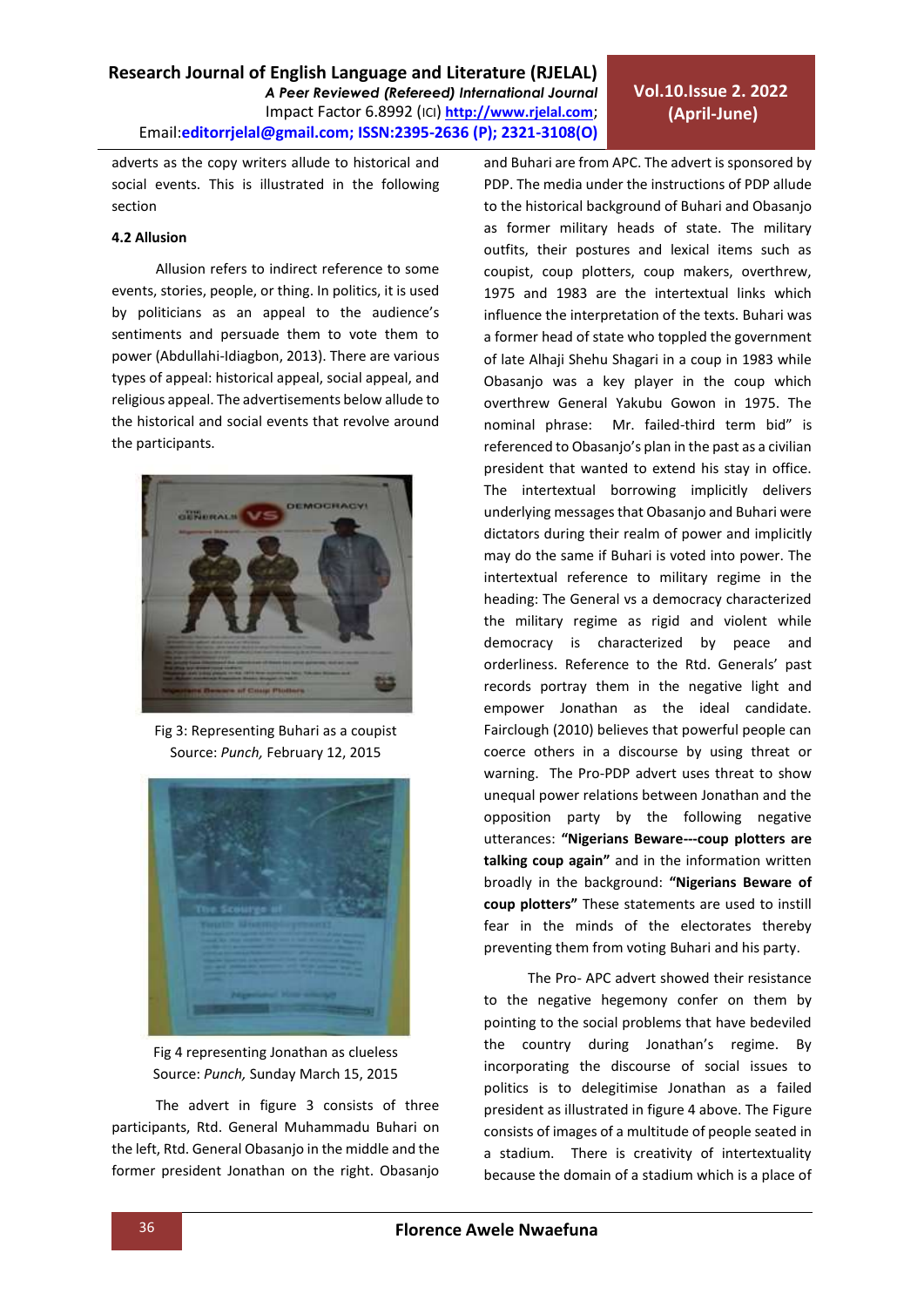entertainment has been drawn upon. The advertisement did not overtly tell the electorates or audience to go for sporting activities but to persuade them to see the extent of the social problem of unemployment among Nigerian youths. APC supporters whose voices are represented by the media purposely used stadium to convey their message because anything that has to do with it attracts attention. They use negative statements above to remind the electorates of an ugly incident that happened in Nigeria on March 15, 2014, when 16 Nigerian youths were suffocated to death while some were injured due to exhaustion and overcrowding during a recruitment test of the Nigerian Immigration services at Abuja (Ojeme, et. al 2014). Alluding to this event shows that the information about youths' vulnerability of job interview in Abuja is factual.

The interplay of intertextuality is also visualized when the language of sports is appropriated to talk about social problems concerning the nation. By appropriating the language of sports through the imagery of stadium and the phrases: '*'soccer match*," and "*sporting event,"* show that the media merges two discourses so that the result is the hybrid discourses of politics and youth unemployment scourge. The picture of a myriad of un-employed youths in a stadium waiting to write the recruitment test and the phrase '*'sea of heads''* show the extent of the social problem that have affected the nation. Reference to the year of the event: March 15,2014 and place: *at the Abuja National Stadium-all for a few vacancies* is used by APC to connect the past with the present and validate their points*.* These intertextual cues are used to depict Jonathan and his administration as clueless leaders that have no idea on how to manage crowd or conduct interview. The intertextual element of stadium in this event depicts a place of death instead of entertainment because the APC print media use it to remind the electorates of similar incident in other parts of the country where youths waiting for prison and immigration job interviews were also injured and died due to exhaustion(htps://www.vanguardngr.com/2014/03 /immigration job-test-tragedy). The media use this historical fact to discredit Goodluck Jonathan and his

party who were seeking re-election and to legitimize the opposition group whom they feel will use well planned policies to promote an enabling environment for full employment of the youths.

#### **4.3 Proverb**

The use of proverb as an intertextual cue also featured in the PDP print media advert. Olatunji (2012) avers that proverb is a short well known saying that states a general truth or gives advice. They are usually words of wisdom that are rooted in the experiences of the elders in the society. Some proverbs reflect the lives and behavioral patterns of animals such as mammals, birds, fishes and insects while others are derived from folktales and oracle verses. (p.126). The advert below shows how PDP print media advert use proverb to flatter or ridicule Buhari and his party members.



Fig 5: Representing APC candidates as Chichidodo Source: *Punch*, Tuesday February 10, 2015

The above advertisement consists of General Buhari and his political members. Buhari is positioned in the centre in the first row with a large circle differentiating him from others which shows that he is the most important figure in the advert. Bola Tinubu is positioned on the left and Rotimi Amaechi on the right. In the second row on the left is Atiku Abubakar, centre is Bukola Saraki, and left is Danjuma Goje.

Since a text cannot be interpreted without reference to other text, the print media advertisement of PDP incorporates literary discourse to political discourse by referring to Chichidodo, a Ghanaian mythical bird that hates filth and rotten objects but eats worms only. The proverb is lifted from Ayi Kwei Armah's book *"*The beautiful ones are not yet born" to depict the character of African leaders (the elites) who manouevre their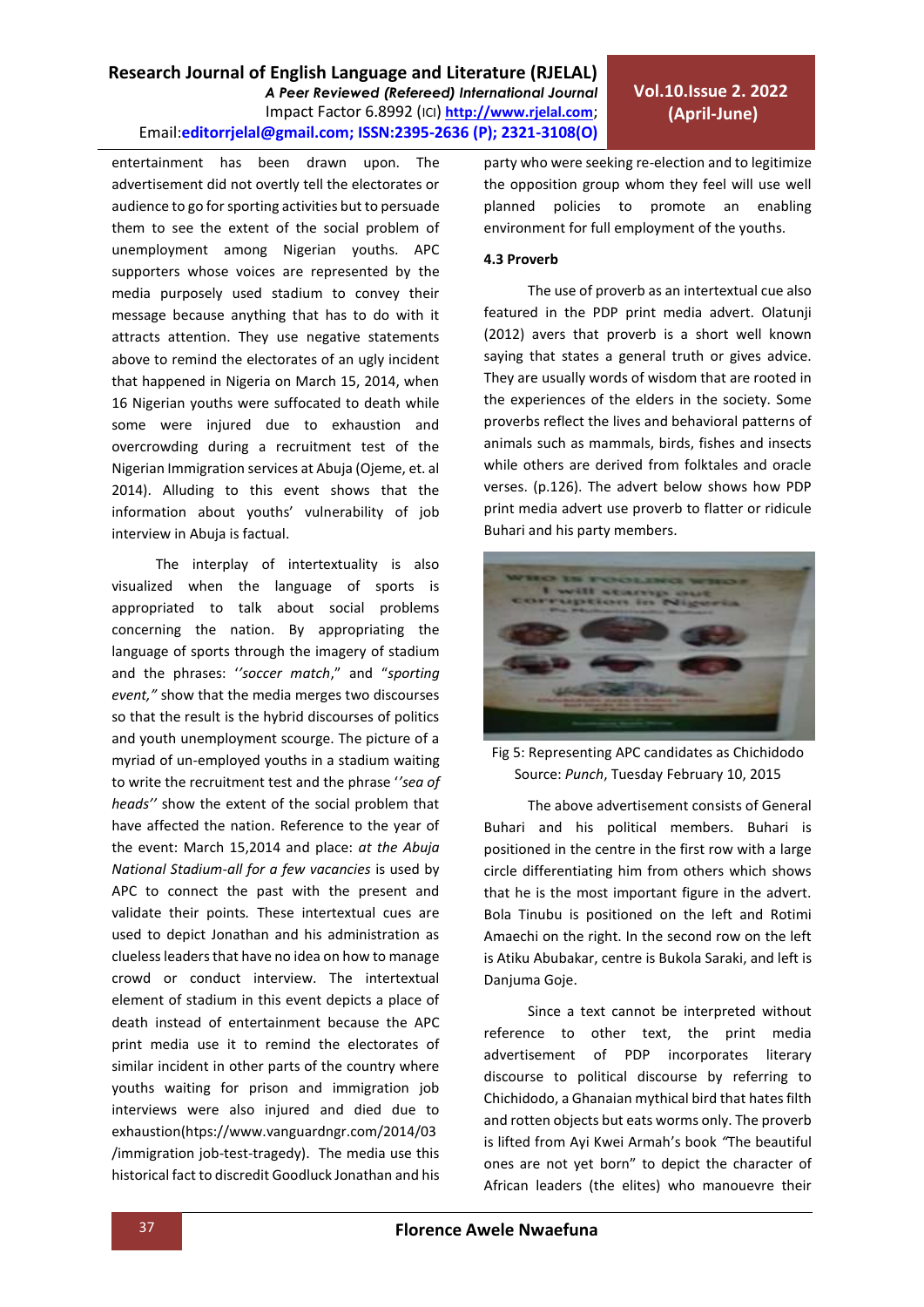# **Research Journal of English Language and Literature (RJELAL)**

*A Peer Reviewed (Refereed) International Journal* Impact Factor 6.8992 (ICI) **[http://www.rjelal.com](http://www.rjelal.com/)**; Email:**editorrjelal@gmail.com; ISSN:2395-2636 (P); 2321-3108(O)** 

ways into public office with juicy promises but render the treasury worse than it was before the change of guard. Rtd. General Buhari is depicted as a human incarnation of the bird Chichidodo by critics who reflected on his past deeds as a military head of state between 1983 and 1985. The PDP print media advertisement portrayed Buhari as a failed saint because he is not what he claims to be by associating himself with corrupt friends. The advertisement corroborates van Dijk ideological square of positive self and negative others where self is seen as good and the other as bad. In other words, the PDP advertisement depict him and his political allies as corrupt since they represent moral decadence and themselves as good. The proverb not only passes judgement on Buhari and his friends but cautions the hearers to beware and persuade them to feel the presence of the speaker in the text and then induce to accept or reject the speaker's point of view. The next section discusses the use of parody as an intertextual technique used in representing political leaders.

#### **4.4 Parody**

Parody is a piece of writing or music or speech which imitates the style of an author, composer or speaker in an amusing and exaggerated way or comic manner. It is the exaggerated imitation or mimicking of another's voice for humorous or comical effect (Xin Bin, 2000). Parody is a process of generating new expressions by changing or borrowing some parts of the original sources, such as adding or taking out some words, or combining two or several of them together. This is illustrated below:



Fig 6: Representing Jonathan as a trickster Source: *The Nation* Sunday, February 8, 2015



**Vol.10.Issue 2. 2022 (April-June)**

Fig 7 Representing Buhari as old wine *The Guardian,* Thursday February 5, 2015

The advert in figure 6 is sponsored by APC supporters with the picture of Jonathan positioned on the right. The intertextual link of the advert is drawn from the French cards which consists of clubs (♦), diamonds (♦), hearts (♥) and spades (♦) with reversible "court" or face cards (Farley, 2015). Each set contains thirteen ranks as well as a symbol that depicts a king, queen, Jack, and an ace (p. 572). According to Coughlin (2018), the four sets incorporated in the cards collectively represent the four natural elements of wind, fire, water, and earth that control the seasons, through their cardinal. Coughlin asserts that these four elements represent the struggle of opposing forces for victory in life because the play cards are not only used for games but as a divinatory device by anyone who has the knowledge to interpret the mind of God. In the advert Jonathan's image replaces the normal image of a King, Queen, or Jack. There is creativity through intertextuality in the advertisement because the domain of playing card and politics has been drawn upon in political discourse. For instance, the advert producer uses pastiches as an intertextual borrowing to imitate the style of the work of the French artists who created the French reading cards by inscribing the image of Jonathan on the card rather than the original images of the King, Queen, or Jack. Jonathan's image, therefore, embodies the four cardinal points of nature: wind, fire, water, and earth which depict the struggle of opposing forces for victory in life. Therefore, Jonathan's image symbolizes the struggle for victory against the forces of the socio-economic problems that troubled the nation such as fuel prices, the missing \$20 billion and Boko Haram torments. The APC advert therefore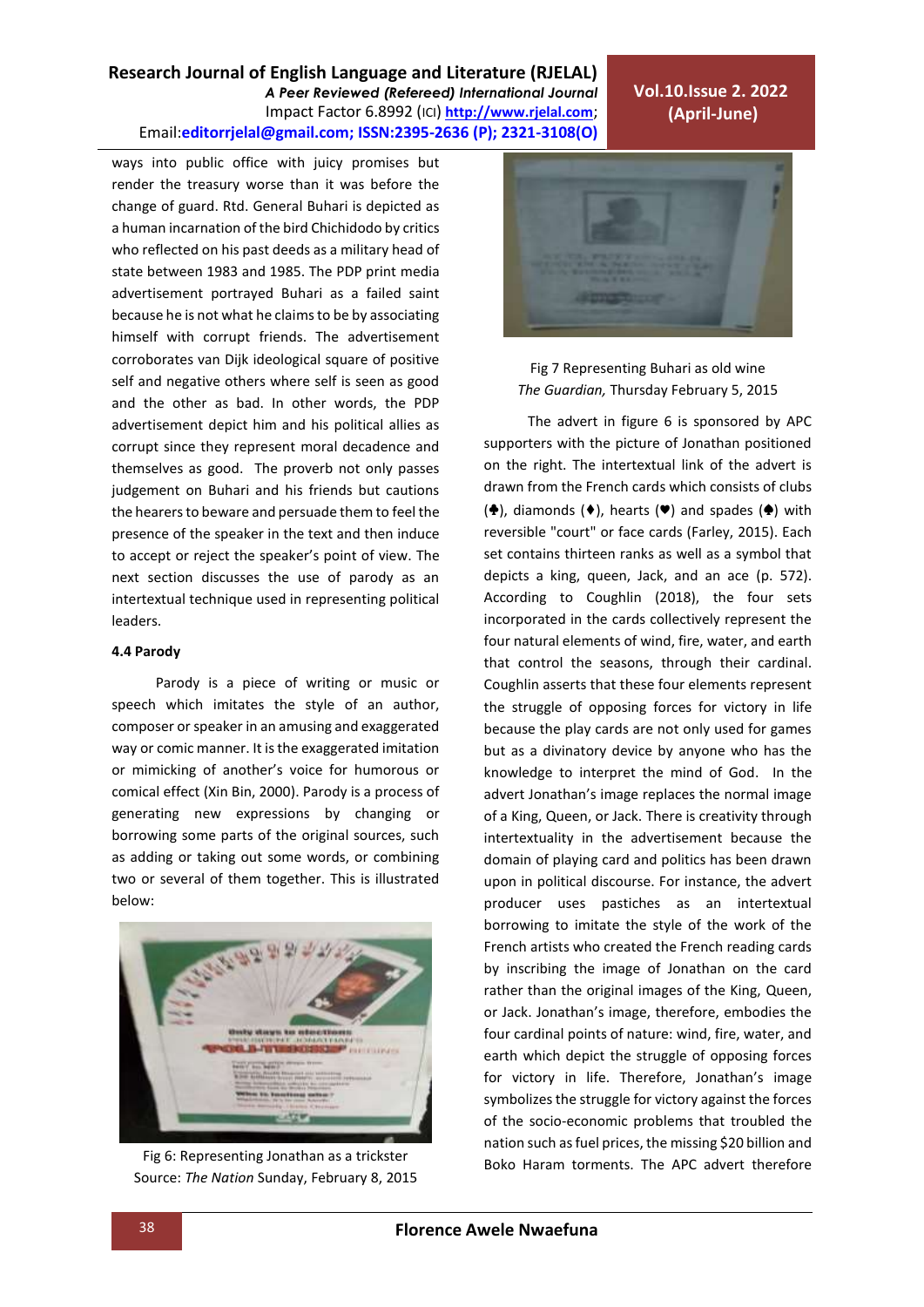*A Peer Reviewed (Refereed) International Journal* Impact Factor 6.8992 (ICI) **[http://www.rjelal.com](http://www.rjelal.com/)**;

**Research Journal of English Language and Literature (RJELAL)**

Email:**editorrjelal@gmail.com; ISSN:2395-2636 (P); 2321-3108(O)** 

bait for election. Since constitutive intertextuality accounts for vocabulary (Halliday, 1992), the use of rhetorical question: *"Who is fooling who?"* in the cotext shows that the electorates can no longer be deceived.

delegitimizes Jonathan at the poll by persuading the

The advert producer further uses parody to create a new meaning by indexing politics with a game of chance. He/ she achieves this by cutting off part of an existing word such as "POLI" from politics and combining it to another existing word such as TRICKS to form a new meaning "POLI-TRICKS." The combination of these words is to ridicule Jonathan and depict him as a trickster who uses fraudulent means for the electorates to vote him to power. However, using the French reading card as a technique isto represent Jonathan negatively before the audience and cast him as less powerful.

In figure 7 above, Rtd. General Buhari is also ridiculed for his advanced age and criticized for being incapable of ruling a great nation like Nigeria. The PDP advert producers indexed biblical saying to politics by changing or borrowing some parts of the original source to obtain a new expression. They drew their new expression from the original biblical saying: "*Nor does anyone pour new wine into used wineskins, because the wine will burst the skins, and both the wine and the skin will be ruined" (Mk.2:22, Good News Bible).* This expression was precipitated when some people asked Jesus Christ why his disciples do not fast whereas John the Baptist and the Pharisees do. The producer skillfully changed the original expression to "At *72, Putting old wine in a new bottle is a disservice to a nation.*'" Since parody is a process of generating new expressions by changing or borrowing some parts of the original source, in this advert, the producer skillfully specify the age of the addressee which was the bone of contention in the campaign, removed some words like wineskin and replaced it with bottle, changed the terminology " ---- pour new wine into used wineskins to "old wine in a new bottle" and added the phrase "is a disservice to the nation " to draw home their point.

The comparison of wine and wineskins is a very apt one when one thinks of the processes entailed in making a wine. For instance, when a fresh wine is in a state of fermentation, it bubbles and expands as the fermentation gases are released. When the fresh wine is placed in the wineskin, the wineskin absorbs such expansion and slowly agewith the wine until the fermentation process is complete. Therefore, putting a fresh wine into a used wineskin is however asking for trouble because the used wine skin has assumed a definite shape and is no longer pliable. In other words, the advert producers ideologically represent Buhari as old wine because old wine is tasteless compared to fresh wine. It therefore, means that Buhari at 72, is an old man incapable of generating new ideas. Therefore, voting for Buhari means voting for trouble. Using intertextuality has reinforced positive stereotype of the in-group (PDP) and negative of others (APC), thereby convincing the electorates to vote out Gen Buhari.

#### **4.6 Metaphor**

Metaphor is when an object is described in terms of another object. It can be derogatory or insulting when the meaning of the source is negative, and it is transferred to the target object which picks the negative qualities of the source. Metaphors are common in everyday discourses because much of our thoughts and realities are structured metaphorically. The APC advertisement producers also counterattack their opponent by using metaphor to discredit Jonathan as illustrated in figure 8 below:



Fig 8 The Kitchen metaphor Source: *The Nation,* Monday February 2, 2015

# **Vol.10.Issue 2. 2022 (April-June)**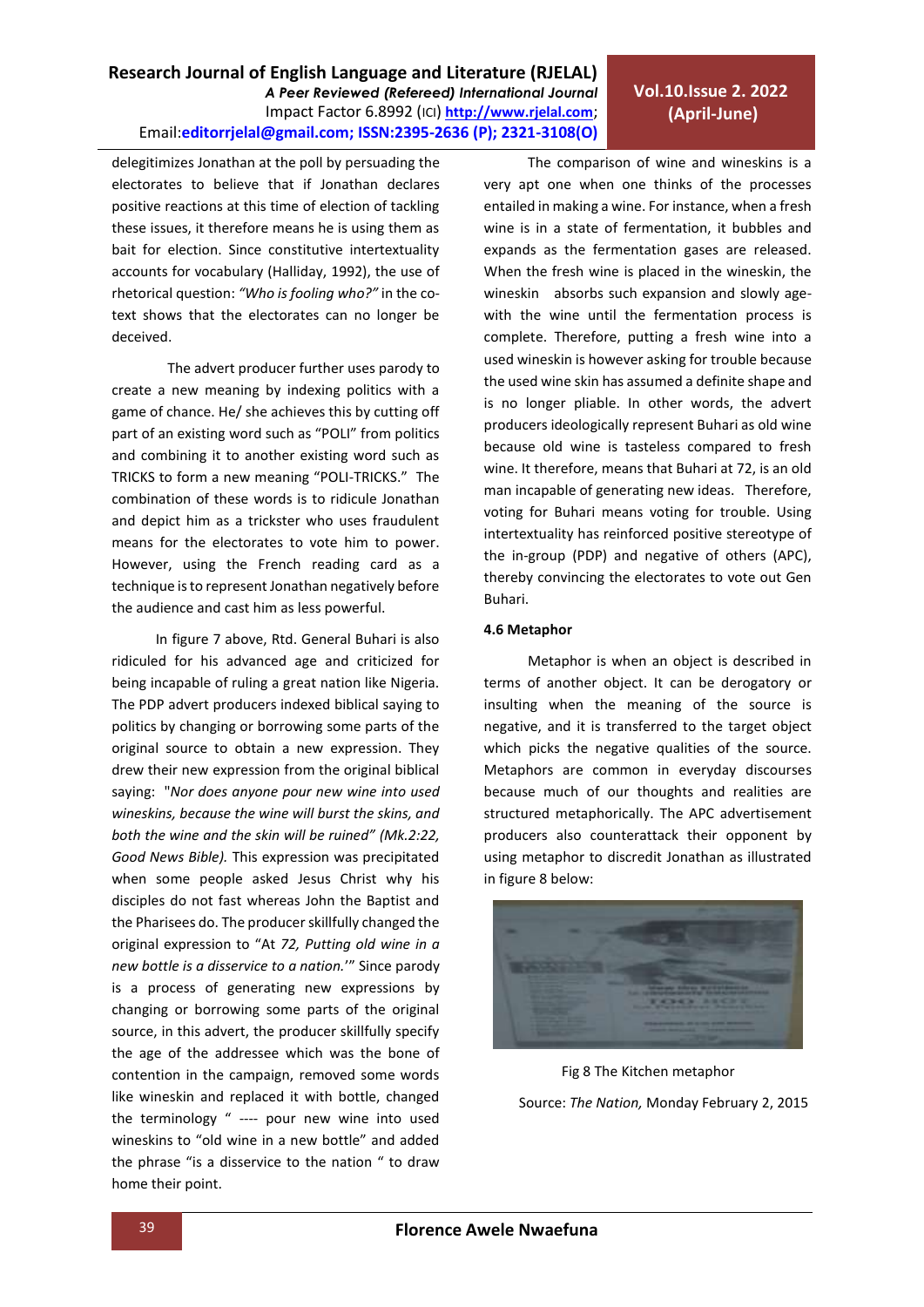The APC advert producer indexed politics with kitchen metaphor by associating Jonathan with imagery of a kitchen and cooking utensils. His dress code and the activity he is engaged with in the kitchen suggest that he is weak and unable to complete his task. He is likened to a chef in a cooking contest. The imagery of a kitchen depicts a place where different recipes are prepared. In a cooking contest, competitors are always on their toes to beat the time scheduled for preparing the dishes. The advertisement producer used the kitchen as a metaphor to conceptualize politics as a difficult situation where the contestants struggle to achieve their goal. In this context President Jonathan is portrayed as one embarking on a challenging journey that he could not complete before time.

The writer incorporates negative phrase such as: "FOODS I CAN'T COOK." to portray Jonathan's inability to tackle the social problems troubling the country. Noun phrases such as: *Boko Haram invasion, Abducted Chibok girls, Corruption* are conceptualised as food that Jonathan cannot cook. The food metaphorically represents the social problems tormenting the nation. The writer focused on these negative happenings to sensitize the electorates about the socio-economic problems the country is facing. By so doing, the writer tries to convince the electorates to seek for a change. Thus, Jonathan and his party are portrayed in a negative light using negative utterances like: **"-----------** TOO HOT for President Jonathan" and "It's time for the cook to leave the kitchen or else-------." The opposition party used these negative references to enact their ideology of "change." They are represented as being capable of solving the problem in the following utterances: "Nigerians, it's in our hands" and the slogans: **"**VOTE WISELY. VOTE CHANGE."

In a nutshell, the kitchen metaphor shows a hybridization of gender discourse and political discourse because Jonathan is assigned the role of motherhood and wifehood. Mothers are constructed as the lesser sex whose duty belongs to the kitchen and not in the world of work. The lexical choice "kitchen" and "cook" transferred to the target (Jonathan) according to Lakoff and Johnson (1980) are derogatory because such representations subject the then sitting president to the position of a female. This implies that Jonathan is stereotyped because he is confined to the roles of motherhood that do not belong to the world of politics which is associated with men. In other words, men are labeled in terms of their prowess and leadership skills. Attributing female characteristics to former President Jonathan is meant to tarnish his reputation and construct him as someone who is weak and incapable to lead.

## **4.7 Presupposition**



Figure 9 . legal register Source; *Tribune*, Sunday February 8, 2015

Richardson (2007, p. 63) defines pressuposition as "a claim embedded within the explicit meaning of a text or utterance." It is shared betwenn the speaker and the hearer in which the speaker does not need to accept whether it is factual or not. It is realised by the use of certain lingusitic markers such as nouns, verbs, possessive pronouns, definite article and WHway of asking question. Fairclough (1992, p. 121) affirms that "presupposed propositions are a way of incorporating the texts of others" within the context of manifest intertextuality and could either be manipulative or factual. In figure 9 above, presuppositions are embedded intertextually in the text. For example, the PDP advert producers used the noun "integrity" in the headline which presupposed that the General's moral and ethical principles are questionable. It shows that his previous leadership connotes lack of trust. The use of the noun "General Buhari", the verb "show" and possessive pronoun "your " in the sentence located at the bottom of the advertisement also presupposed that Buhari had a complex certificate which is not clear to the members of the public. Thus the choice of words in the information located at the bottom such as: "prove detractors wrong," "lie," and "lying under oath" and the word "criminal," depict Buhari as a liar and criminal. This technique of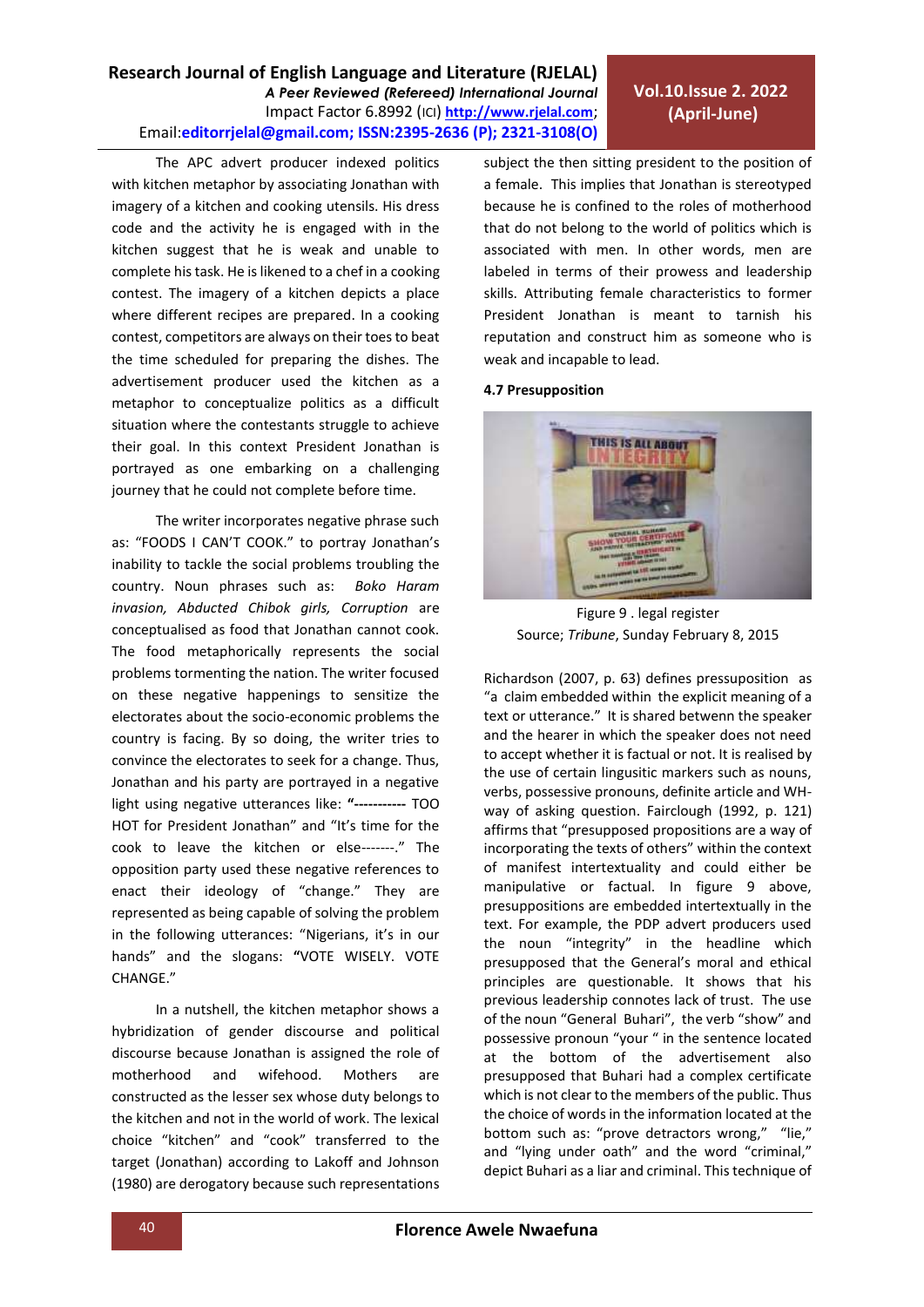makng reference to legal register indicate that the writer wants to give a vivid picture of the General's action thereby dissuading the populace from accepting him at the polls. Representing Buhari in this form aligns with van Dijk (2004) ideological square of positive representation of self and negative representation of others where Buhari and all he stands for are seen as immorally wrong while Jonathan and his party PDP represent all that is morally upright

## **Conclusion**

This paper has explored how APC and PDP advertisement print media have used different intertextual cues such as direct quotation, historical and social illusions, parody, metaphor and presupposition to exercise their power. The ideologies encoded in these features were explored. Buhari is represented as a dictator as well as a violent, corrupt, and untrustworthy leader. Jonathan on the other hand, is represented as a clueless, failed, weak and female leader. He is also constructed as a trickster. The study concludes that discourse is a site for power and resistance. Both political parties used persuasive power to emphasise the positive things about themselves and the negative things about others. It also showed that intertextuality is an embodiment of other texts in the production and interpretation of a text for the purpose of reinforcement.

## **Reference**

- Abdullahi-Idiagbon, M.S. (2013). Meaning conception and perception in political campaign advert: A multimodal discourse approach. *English Language and Literature studies*, 3(1),84.
- APCON (2005). *Code of Advertising Practice*. Lag Chilton, P. & Schaffner, C. (2002). Introduction: Themes and principles in the analysis of political discourse. In P. Chilton & C. Schaffner, (Eds.) *Politics as text and talk: Analytical approaches to political discourse*. John Benjamin Publishing Company.
- Coughlin, S. (2018). The suits of the tarot explained. Retrieved April 23,2022, from https://refinery29.com/en-us/tarot-cardsuits-elements-meaning
- Demenongo, A. H. (2018). Persuasive functions of metaphor in selected government ministers' interactions with Nigerian citizens*. Journal of the Linguistic Association of Nigeria*, 21, (1) pp. 48-62
- Ellah, S. M. (2022). Intertextuality in political discourse: A study of President Muhammadu Buhari's 2015 inaugural speech. *Journal of Languages, Linguistics and Literary Studies*  (JOLLS), 11 (1), [Http://www.jolls.com.ng](http://www.jolls.com.ng/)
- Fairclough, N. (1992). *Discourse and social change*. Polity Press.
- Fairclough, N. (2001). *Language and power* (2nd ed.). Longman Fairclough, N. (2003). *Analysing discourse: Textual analysis for social research*. Routledge.
- Fairclough, N. (2010). *Critical discourse analysis: The critical study of language.* Longman
- Fairclough, I. & Fairclough, N. (2012). *Political discourse analysis: A method for advanced students*. Routledge
- Fairclough, N. (2003). *Analysing Discourse: Textual analysis for social research*. Routledge.
- Fairclough, N., & Wodak, R. (1997). Critical discourse analysis. In T. A. Van Dijk (Ed.) *Discourse as social interaction: Discourse studies*: *A multidisciplinary introduction*. Sage.
- Farley, H. S. (2015). Tarot. In C. Patridge (Ed.), *The occult world* (pp. 571-579). Routledge.
- Frow, J. (1986). *Maxism and literary history*. Blackwell.
- Gee, J. P. (2011). *An introduction to discourse analysis: Theory and method*. (3rd ed.). Routledge
- Kristeva, J. (1986). Word, dialogue and novel. In T. Moi (Ed.), *The Kristeva reader*. Basil Blackwell, 34-61
- Lakoff, G. & Johnson M. (1980). *Metaphors we live by*. University of Chicago Press.
- Liu, J. & Le, T (2013). Intertextual techniques in advertisement. *International Journal of*